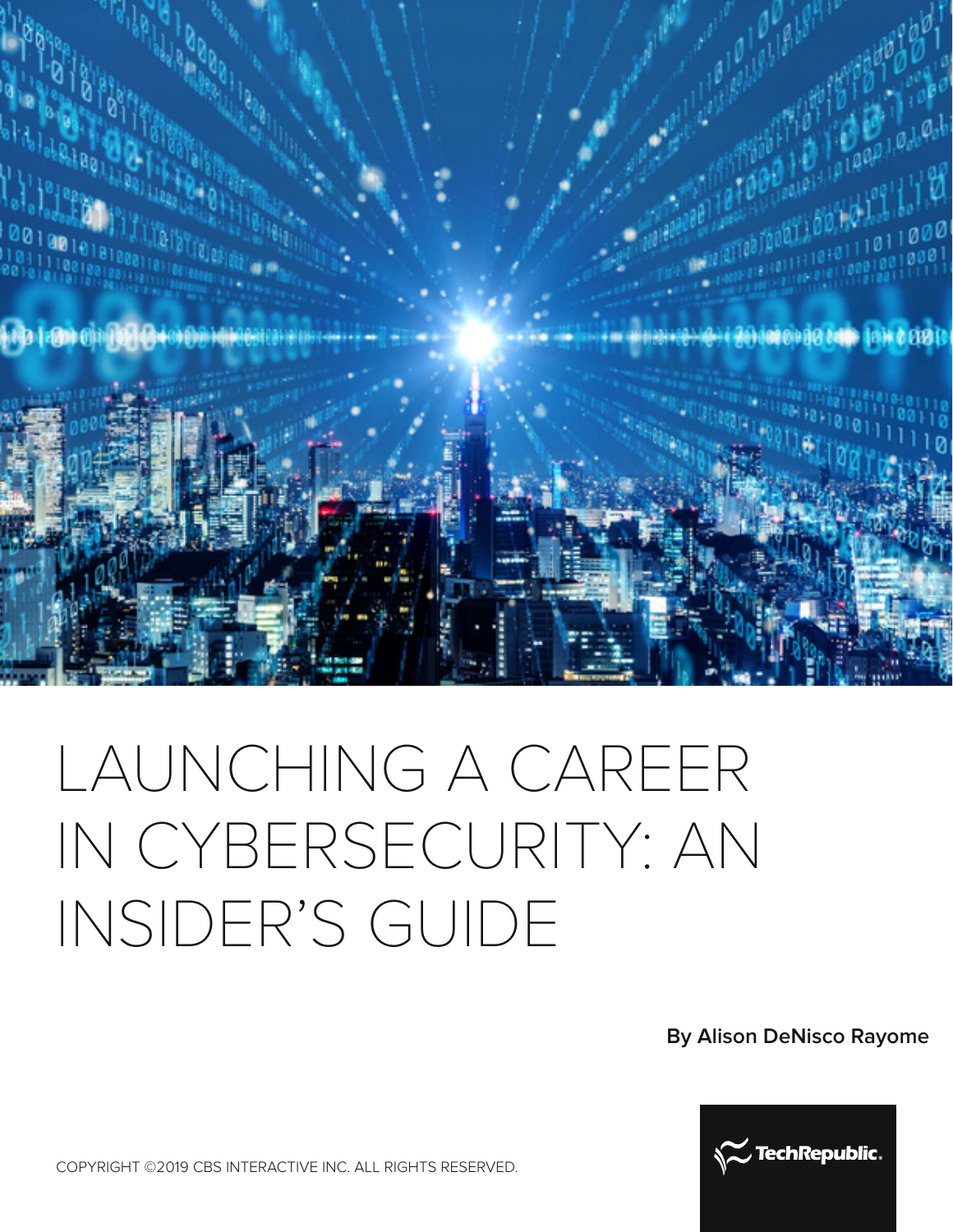## INTRODUCTION

As cybercriminals grow more sophisticated and news of major breaches reach headlines nearly daily, cybersecurity professionals are in high demand: There are currently 1 million unfilled cybersecurity jobs worldwide, [Cisco](https://www.cisco.com/c/dam/en/us/products/collateral/security/cybersecurity-talent.pdf) found. By 2022, that number is expected to rise to 1.8 million open jobs, as predicted by the [Center for Cyber Safety and Education and ISC\(2\).](https://iamcybersafe.org/gisws/)

Employees who take on these jobs play a key role in the enterprise, as the average cost of a data breach worldwide is now \$3.62 million, according to [IBM Security and the Ponemon Institute.](https://www.techrepublic.com/article/data-breach-costs-are-dropping-but-still-3-62-million-on-average-report-says/)

A job in cybersecurity can also command a high paycheck: The average salary for an information security analyst in the US is \$92,600, according to the [US Bureau of Labor Statistics](https://www.bls.gov/ooh/computer-and-information-technology/information-security-analysts.htm), and it's significantly higher in cities such as San Francisco and New York.

The shortage of trained cybersecurity professionals has led many organizations to seek [nontraditional](https://www.techrepublic.com/article/rise-of-the-accidental-cybersecurity-professional/)  [candidates](https://www.techrepublic.com/article/rise-of-the-accidental-cybersecurity-professional/) to fill these roles. To help those interested in the field better understand how to break into a career in cybersecurity, we've pulled together the most important details and resources.

## EXECUTIVE SUMMARY

- **Why is there an increased demand for cybersecurity professionals?** Cybercrime has exploded in the past couple of years, with major ransomware attacks such as [WannaCry](https://www.techrepublic.com/article/wannacry-the-smart-persons-guide/) and [Petya](http://www.zdnet.com/article/petya-ransomware-attack-what-it-is-and-why-this-is-happening-again/) putting enterprises' data at risk. To protect their information and that of their clients, companies across all industries are seeking cyber professionals to secure their networks.
- What are some of the cybersecurity job roles? A career in cybersecurity can take the form of [various roles](https://www.techrepublic.com/article/want-a-career-in-cybersecurity-here-are-10-jobs-to-explore/), including penetration tester, chief information security officer (CISO), security engineer, incident responder, security software developer, security auditor, and security consultant.
- **What skills are required to work in cybersecurity?** The skills required to work in cybersecurity vary depending on the position and company, but generally may include penetration testing, risk analysis, and security assessment. Certifications, including Certified in Risk and Information Systems Control (CRISC), Certified Information Security Manager (CISM), and Certified Information Systems Security Professional (CISSP), are also in demand and can net you a [higher salary](https://www.techrepublic.com/article/the-top-5-it-certifications-that-will-increase-your-salary/) in the field.
- **Where are the hottest markets for cybersecurity jobs?** Top companies including Apple, Lockheed Martin, General Motors, Capital One, and Cisco are all [hiring cybersecurity professionals.](https://www.techrepublic.com/article/top-10-companies-hiring-cybersecurity-professionals/) Industries such as healthcare, education, and government are most likely to suffer a cyberattack, which will probably lead to an increase in the number of IT security jobs in these sectors.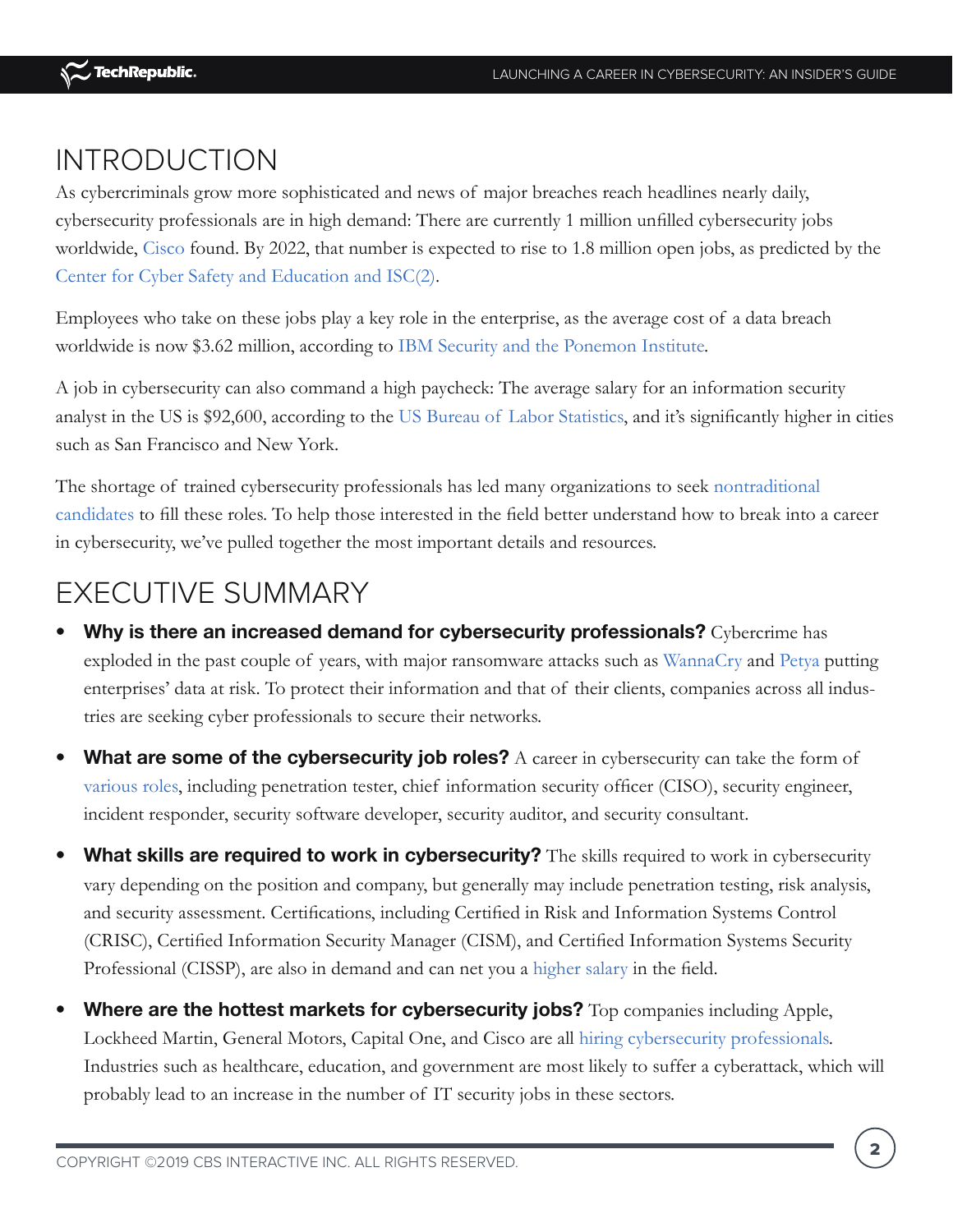- **What is the average salary of a cybersecurity professional?** The average salary for a cybersecurity professional depends on the position. For example, information security analysts earn a median salary of \$92,600 per year, according to the [US Bureau of Labor Statistics](https://www.bls.gov/ooh/computer-and-information-technology/information-security-analysts.htm). Meanwhile, CISOs earn a median salary of \$212,462, according to [Salary.com](http://swz.salary.com/SalaryWizard/Chief-Information-Security-Officer-Salary-Details.aspx). Salaries are significantly higher in certain cities, such as San Francisco and New York.
- **What are typical interview questions for a career in cybersecurity?** Questions can vary depending on the position and what the specific company is looking for, according to Forrester analyst Jeff Pollard. For entry level and early career roles, more technical questions should be expected. As you move up the ranks, the questions may become more about leadership, running a program, conflict resolution, and budgeting.
- **Where can I find resources for a career in cybersecurity?** [ISACA,](https://www.isaca.org/) [ISC\(2\)](https://www.isc2.org/), [ISSA](http://www.issa.org/), and [The](https://www.sans.org/)  [SANS Institute](https://www.sans.org/) are national and international organizations where you can seek out information about the profession as well as certification and training options. A number of [universities](https://www.techrepublic.com/article/10-programs-to-help-you-break-into-a-cybersecurity-career/) and [online courses](https://academy.techrepublic.com/deals/it-security) also offer cybersecurity-related degrees, certifications, and prep programs.

- [Report: The top 5 cybersecurity threats of 2017](https://www.techrepublic.com/article/report-the-top-5-cybersecurity-threats-of-2017/) (TechRepublic)
- [Special report: Cybersecurity in an IoT and mobile world \(free PDF\)](https://www.techrepublic.com/resource-library/whitepapers/special-report-cybersecurity-in-an-iot-and-mobile-world-free-pdf/) (TechRepublic)
- [Essential reading for IT leaders: 10 books on cybersecurity \(free PDF\)](https://www.techrepublic.com/resource-library/whitepapers/essential-reading-for-it-leaders-10-books-on-cybersecurity-free-pdf/) (TechRepublic)
- [Defending against cyberwar: How the cybersecurity elite are working to prevent a digital apocalypse \(free](https://www.techrepublic.com/resource-library/whitepapers/defending-against-cyberwar-how-the-cybersecurity-elite-are-working-to-prevent-a-digital-apocalypse-free-pdf/)  [PDF\)](https://www.techrepublic.com/resource-library/whitepapers/defending-against-cyberwar-how-the-cybersecurity-elite-are-working-to-prevent-a-digital-apocalypse-free-pdf/) (TechRepublic)
- [Cybercrime and cyberwar: A spotter's guide to the groups that are out to get you](http://www.zdnet.com/article/cybercrime-and-cyberwar-a-spotters-guide-to-the-groups-that-are-out-to-get-you/) (ZDNet)

## WHY IS THERE AN INCREASED DEMAND FOR CYBERSECURITY PROFESSIONALS?

[Cybercrime](https://www.techrepublic.com/article/video-top-5-cybercrime-vectors/) has exploded in the past couple of years, with major ransomware attacks such as [WannaCry](https://www.techrepublic.com/article/wannacry-the-smart-persons-guide/) and [Petya](http://www.zdnet.com/article/petya-ransomware-attack-what-it-is-and-why-this-is-happening-again/) putting enterprises' data at risk. The rise of the Internet of Things (IoT) has also opened up [new threat](https://www.techrepublic.com/article/here-are-the-biggest-iot-security-threats-facing-the-enterprise-in-2017/)  [vectors](https://www.techrepublic.com/article/here-are-the-biggest-iot-security-threats-facing-the-enterprise-in-2017/). To protect their information and that of their clients, companies across all industries are seeking cyber professionals to secure their networks.

However, many enterprises face difficulties filling these positions: 55% of US organizations reported that open cybersecurity positions take at least three months to fill, while 32% said they take six months or more, according to an [ISACA report](https://www.techrepublic.com/article/4-tips-to-help-your-business-recruit-and-keep-cybersecurity-pros/). And 27% of companies said they are unable to fill cybersecurity positions at all.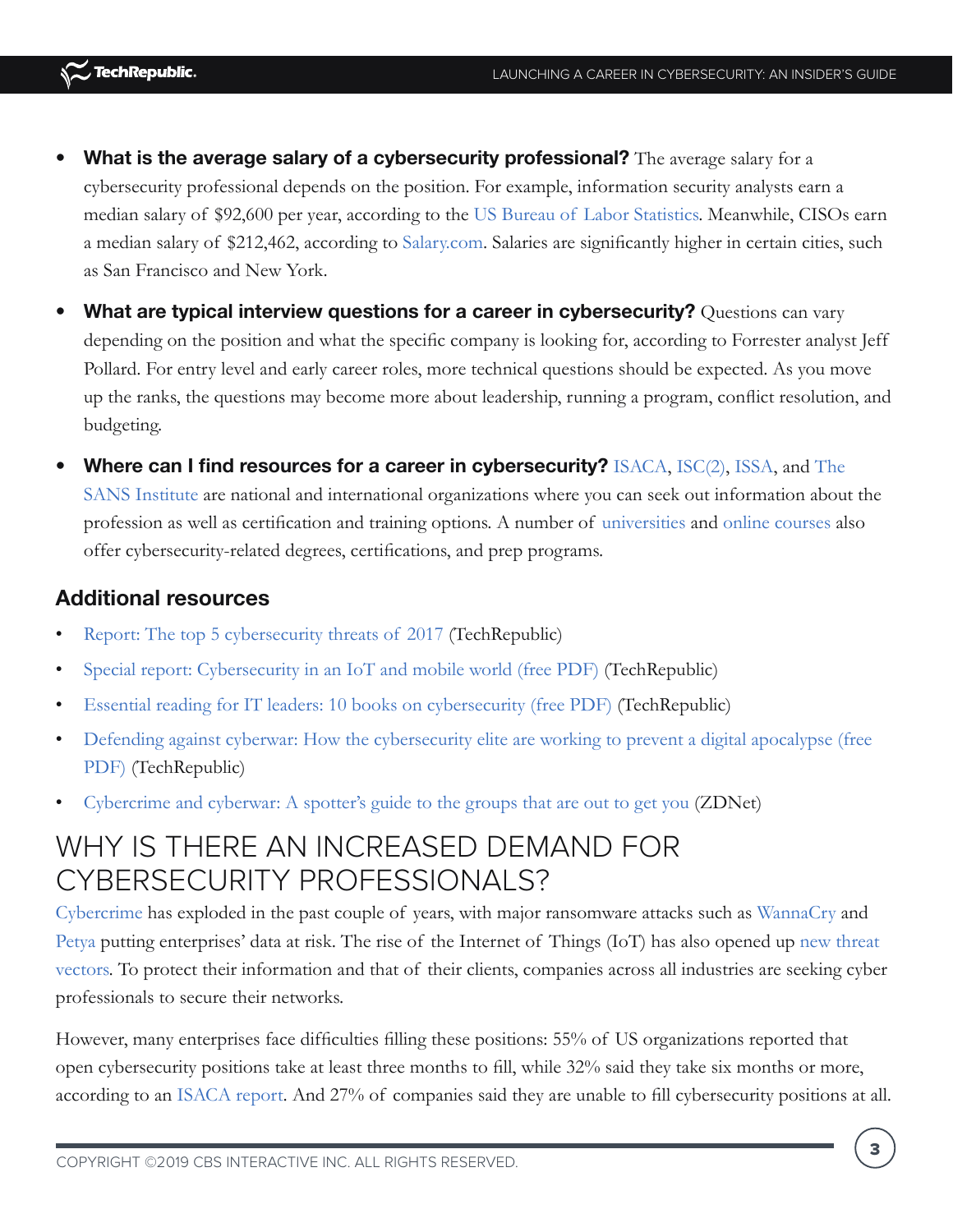Cybersecurity remains a relatively new field compared to other computer sciences, so a lack of awareness is part of the reason for the talent shortage, [according to](https://www.techrepublic.com/article/help-wanted-universities-double-down-on-security-to-help-fill-1-million-open-jobs/) Lauren Heyndrickx, who is now CISO at JCPenney. Misconceptions about what a cybersecurity job actually entails are common and might be part of the reason [few women and minorities](https://www.techrepublic.com/article/the-world-needs-more-cybersecurity-pros-but-millennials-arent-interested-in-the-field/) go into the field, she said. Still, enrollment in computer science programs has increased tremendously in the past couple years, and many schools are adding cybersecurity majors and concentrations, said Rachel Greenstadt, associate professor of computer science at Drexel University.

#### **Additional resources**

- [5 reasons your company can't hire a cybersecurity professional, and what you can do to fix it](https://www.techrepublic.com/article/5-reasons-your-company-cant-hire-a-cybersecurity-professional-and-what-you-can-do-to-fix-it/) (TechRepublic)
- [Cybersecurity spotlight: The critical labor shortage](http://www.techproresearch.com/downloads/cybersecurity-spotlight-the-critical-labor-shortage/) (Tech Pro Research)
- [Report: 57% of businesses can't find enough IT security pros](https://www.techrepublic.com/article/report-57-of-businesses-cant-find-enough-it-security-pros/) (TechRepublic)
- [Report: Despite growing security threats, CXOs struggle to find cybersecurity professionals](https://www.techrepublic.com/article/report-despite-growing-security-threats-cxos-struggle-to-find-cybersecurity-professionals/) (TechRepublic)
- [Cybersecurity: Two-thirds of CIOs say threats increasing, cite growth of ransomware](https://www.techrepublic.com/article/cybersecurity-two-thirds-of-cios-say-threats-increasing-cite-growth-of-ransomware/) (TechRepublic)
- [These women want to fix cybersecurity's massive gender gap](https://www.cnet.com/news/women-in-cybersecurity-push-for-cultural-shift-at-defcon/) (CNET)
- [International Women's Day: A plea to the infosec community](http://www.zdnet.com/article/international-womens-day-a-plea-to-the-infosec-community/) (ZDNet)
- [Gender gap: Why information security needs more women](https://www.techrepublic.com/blog/it-security/gender-gap-why-information-security-needs-more-women/) (TechRepublic)
- [16 tech jobs with the largest gender gaps](https://www.techrepublic.com/article/16-tech-jobs-with-the-largest-gender-gaps/) (TechRepublic)

# WHAT ARE SOME OF THE CYBERSECURITY JOB ROLES?

Cybersecurity jobs span a number of [roles](https://www.techrepublic.com/article/want-a-career-in-cybersecurity-here-are-10-jobs-to-explore/) with a variety of job functions, depending on their title as well as an individual company's needs.

In-demand roles include penetration testers, who go into a system or network, find vulnerabilities, and either report them to the organization or patch them themselves. Cybersecurity engineers, who often come from a technical background within development, dive into code to determine flaws and how to strengthen an organization's security posture. Security software developers integrate security into applications during the design and development process.

Computer forensics experts conduct security incident investigations, accessing and analyzing evidence from computers, networks, and data storage devices. Security consultants act as advisors, designing and implementing the strongest possible security solutions based on the needs and threats facing an individual company.

At the top of the chain, CISOs helm a company's cybersecurity strategy and must continuously adapt to battle the latest threats.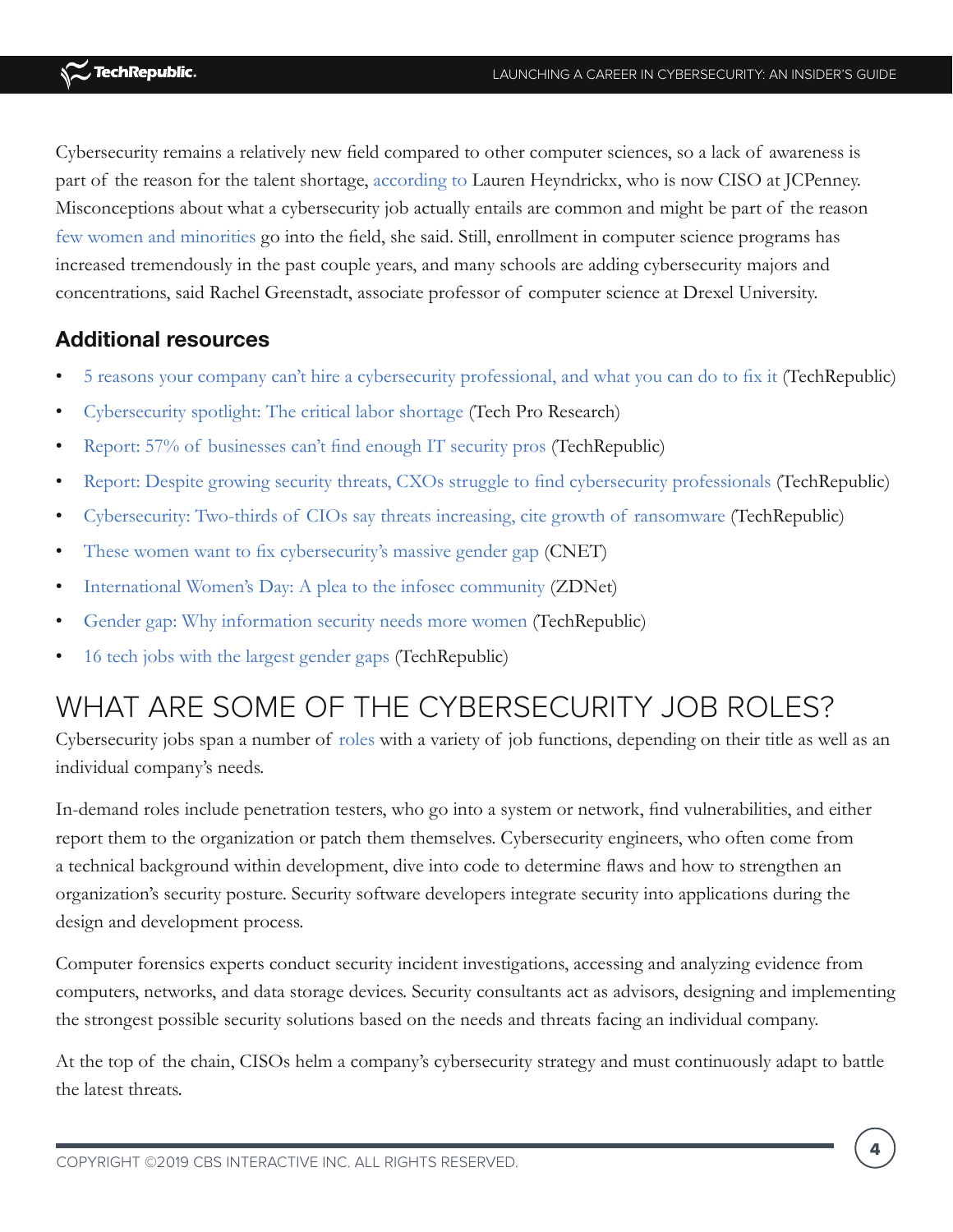- [Rise of the CISO: Why the C suite needs a security chief](https://www.techrepublic.com/article/rise-of-the-ciso-why-the-c-suite-needs-a-security-chief/) (TechRepublic)
- [Job description: Identity access management specialist](http://www.techproresearch.com/downloads/job-description-copy1/) (Tech Pro Research)
- [Job description: Computer forensic analyst](http://www.techproresearch.com/downloads/job-description-computer-forensic-analyst/) (Tech Pro Research)
- [Job description: Information security analyst](http://www.techproresearch.com/downloads/job-description-information-security-analyst/) (Tech Pro Research)
- [Job description: Security architect](http://www.techproresearch.com/downloads/job-description-security-architect/) (Tech Pro Research)

## WHAT SKILLS ARE REQUIRED TO WORK IN CYBERSECURITY?

The skills required to work in cybersecurity vary depending on what position you enter and what company you work for. Generally, cybersecurity workers are responsible for tasks such as penetration testing (the practice of testing a computer system, network, or web application to find vulnerabilities that an attacker could exploit), risk analysis (the process of defining and analyzing the cyber threats to a business and aligning tech-related objectives to business objectives), and security assessment (a process that identifies the current security posture of an information system or organization and offers recommendations for improvement).

Certifications in cybersecurity teach these and other valuable job skills and often lead to [higher salaries](https://www.techrepublic.com/article/the-top-5-it-certifications-that-will-increase-your-salary/) in the field. Those who hold certs like Certified in Risk and Information Systems Control (CRISC), Certified Information Security Manager (CISM), and [Certified Information Systems Security Professional](https://academy.techrepublic.com/sales/cissp-certified-information-systems-security-professional) (CISSP) are currently in high demand.

Cybersecurity jobs don't necessarily require developer skills or a degree, Pollard said. "You don't need a bachelor's degree in a specific field to be great at security; in fact, you don't necessarily need [a degree] at all," [he](https://www.techrepublic.com/article/the-world-needs-more-cybersecurity-pros-but-millennials-arent-interested-in-the-field/)  [said](https://www.techrepublic.com/article/the-world-needs-more-cybersecurity-pros-but-millennials-arent-interested-in-the-field/). "Recognize that cybersecurity is a skill, and teach people the profession of enterprise security. That means treating it like an apprenticeship or training program."

Cybersecurity is an interdisciplinary field that requires knowledge in tech, human behavior, finance, risk, law, and regulation. Many people in the cybersecurity workforce enter the field from other careers that tap these skills and translate them to cyber.

"If you have security skills, there are plenty of opportunities available for you," [Pollard said](https://www.techrepublic.com/article/5-reasons-your-company-cant-hire-a-cybersecurity-professional-and-what-you-can-do-to-fix-it/). "If you have an interest in security and perhaps have a nontraditional background but are willing to learn, opportunities are certainly open from that perspective as well."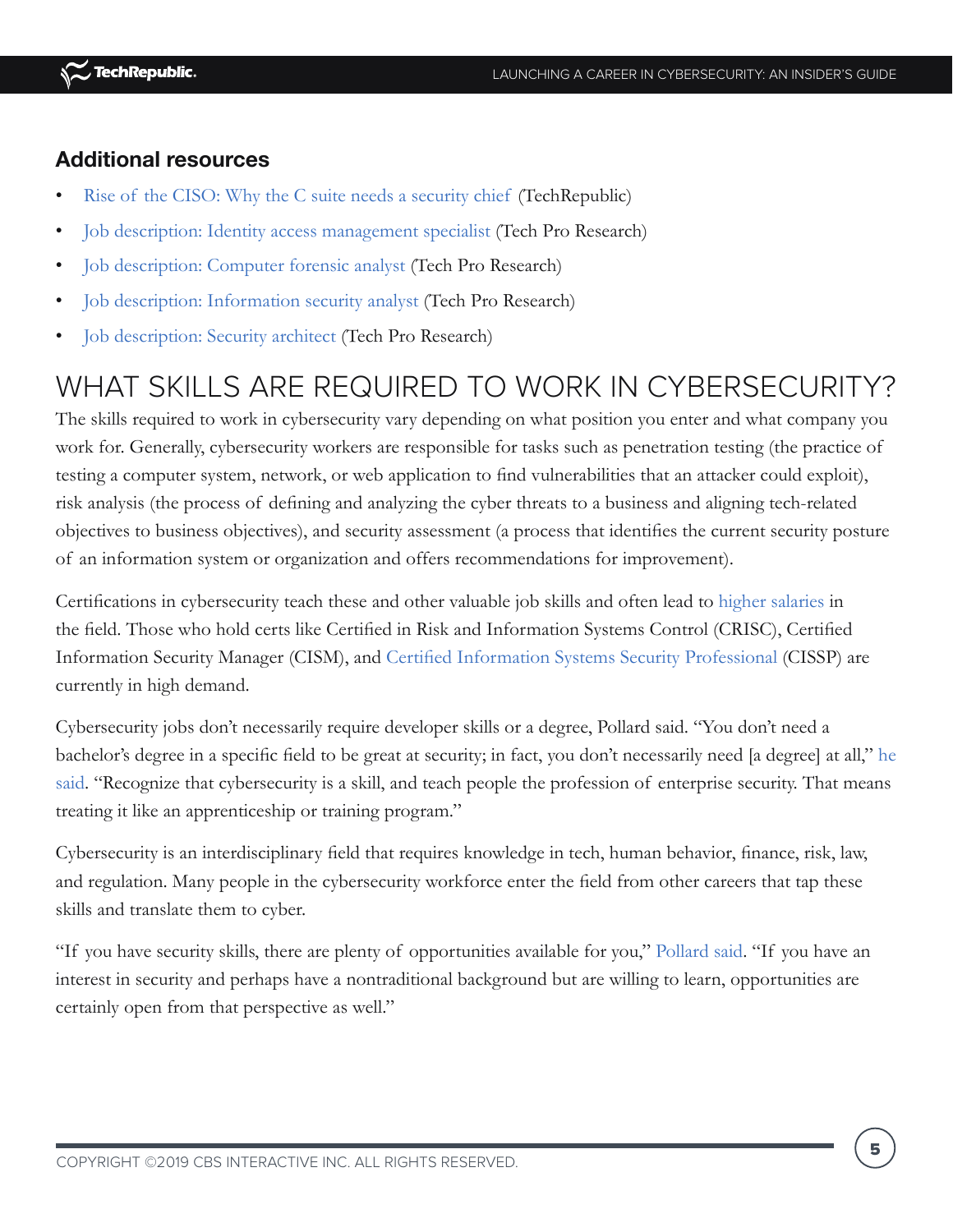- [Rise of the "accidental" cybersecurity professional](https://www.techrepublic.com/article/rise-of-the-accidental-cybersecurity-professional/) (TechRepublic)
- [Cybersecurity specialisation status up for grabs with new ACS accreditation program](http://www.zdnet.com/article/cybersecurity-specialisation-status-up-for-grabs-with-new-acs-accreditation-program/) (ZDNet)
- [Ethical hackers: How hiring white hats can help defend your organisation against the bad guys](https://www.techrepublic.com/article/ethical-hackers-how-hiring-white-hats-can-help-defend-your-organisation-against-the-bad-guys/) (TechRepublic)
- [The next generation of cybersecurity professionals is being created by the Girl Scouts](https://www.techrepublic.com/article/the-next-generation-of-cybersecurity-professionals-are-being-created-by-the-girl-scouts/) (TechRepublic)
- [10 bad habits cybersecurity professionals must break](https://www.techrepublic.com/article/10-bad-habits-cybersecurity-professionals-must-break/) (TechRepublic)
- [Information Security Certification Training Bundle](https://academy.techrepublic.com/sales/information-security-certificates-training-bundle) (TechRepublic Academy)
- [Learn Website Hacking and Penetration Testing From Scratch](https://academy.techrepublic.com/sales/learn-website-hacking-penetration-testing-from-scratch) (TechRepublic Academy)

## WHERE ARE THE HOTTEST MARKETS FOR CYBERSECURITY JOBS?

Executives across almost every industry worldwide are looking to bolster their security standings and are hiring professionals to help them do so. Large enterprises including Apple, Lockheed Martin, General Motors, Capital One, Cisco, Intel, and Boeing all had at least 20 job postings for cybersecurity roles from October 2016 to December 2016, according to [a report from Indeed.](https://www.techrepublic.com/article/top-10-companies-hiring-cybersecurity-professionals/)

Industries such as healthcare, education, and government are [most likely](https://www.techrepublic.com/article/10-tips-to-avoid-ransomware-attacks/) to experience a cyberattack, and cybersecurity jobs are likely to increase across those fields as well.

Demand for cybersecurity professionals will only continue to increase in the coming years, experts say. By 2022, there will be 1.8 million open jobs in this field, according to the [Center for Cyber Safety and Education](https://iamcybersafe.org/gisws/)  [and ISC\(2\)](https://iamcybersafe.org/gisws/).

It's going to be especially important for young people to enter the field in the coming years, [said Wesley](https://www.techrepublic.com/article/the-world-needs-more-cybersecurity-pros-but-millennials-arent-interested-in-the-field/)  [Simpson](https://www.techrepublic.com/article/the-world-needs-more-cybersecurity-pros-but-millennials-arent-interested-in-the-field/), COO of ISC(2). Currently, only 7% of cybersecurity workers are under age 29, and 13% are between ages 30 and 34. The average age of cybersecurity professionals is 42.

"Over the next 10 years, we will have a large population of cyber professionals starting to retire," Simpson said. "We don't have a good plan to backfill those large numbers of folks starting to leave the industry. We need to be able to educate and bring awareness to all facets of cybersecurity, and [send a message] that regardless of whether you have a technical degree, it's a great, diverse, lucrative career for folks to get into."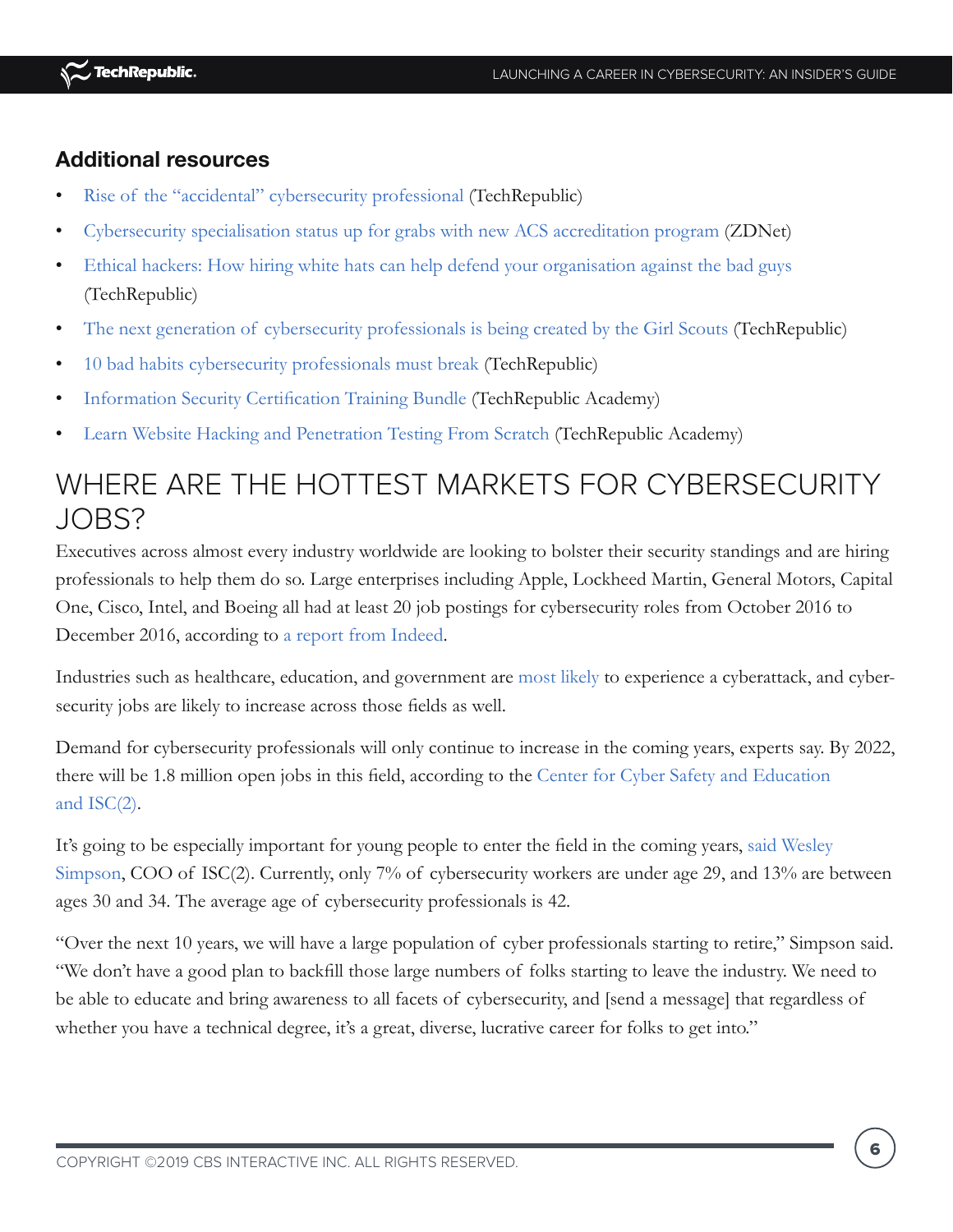- [Help wanted: Universities double down on security to help fill 1 million open jobs](https://www.techrepublic.com/article/help-wanted-universities-double-down-on-security-to-help-fill-1-million-open-jobs/) (TechRepublic)
- [Top 10 companies hiring cybersecurity professionals](https://www.techrepublic.com/article/top-10-companies-hiring-cybersecurity-professionals/) (TechRepublic)
- [The world needs more cybersecurity pros, but millennials aren't interested in the field](https://www.techrepublic.com/article/the-world-needs-more-cybersecurity-pros-but-millennials-arent-interested-in-the-field/) (TechRepublic)
- [The 3 most in-demand cybersecurity jobs of 2017](https://www.techrepublic.com/article/the-3-most-in-demand-cybersecurity-jobs-of-2017/) (TechRepublic)
- [Cyber Soldiers: White-hat hackers](https://www.cbsnews.com/news/cyber-soldiers-cbsn-on-assignment/) (CBS News)
- [One in three cybersecurity job openings go begging, survey finds](http://www.zdnet.com/article/one-in-three-cybersecurity-jobs-go-begging-survey-finds/) (ZDNet)

## WHAT IS THE AVERAGE SALARY OF A CYBERSECURITY PROFESSIONAL?

The average salary for a cybersecurity professional depends on the position and the company. For example, information security analysts earn a median wage of \$92,600 per year, according to the [US Bureau of](https://www.bls.gov/ooh/computer-and-information-technology/information-security-analysts.htm)  [Labor Statistics](https://www.bls.gov/ooh/computer-and-information-technology/information-security-analysts.htm). Meanwhile, CISOs earn a median salary of \$212,462, according to [Salary.com.](http://swz.salary.com/SalaryWizard/Chief-Information-Security-Officer-Salary-Details.aspx) Salaries are significantly higher in certain cities such as San Francisco and New York.

Demand for skilled cybersecurity professionals has made the field "a seller's market," [according to](https://www.techrepublic.com/article/5-reasons-your-company-cant-hire-a-cybersecurity-professional-and-what-you-can-do-to-fix-it/) Pollard. Skilled job candidates are more able to negotiate salary, benefits, and perks such as working remotely than in the past, [according to](https://www.techrepublic.com/article/the-3-most-in-demand-cybersecurity-jobs-of-2017/) Stephen Zafarino, senior director of recruiting at staffing agency Mondo.

## **Additional resources**

- [Top 10 hottest IT jobs for 2017](https://www.techrepublic.com/article/top-10-hottest-it-jobs-for-2017/) (TechRepublic)
- [The 10 best tech jobs that pay the highest salaries](https://www.techrepublic.com/article/the-10-best-tech-jobs-that-pay-the-highest-salaries/) (TechRepublic)
- [CIOs expect to increase hiring in 2017, here are the tech jobs that top their list](https://www.techrepublic.com/article/cios-expect-to-increase-hiring-in-2017-here-are-the-tech-jobs-that-top-their-list/) (TechRepublic)

## WHAT ARE TYPICAL INTERVIEW QUESTIONS FOR A CAREER IN CYBERSECURITY?

Hiring security professionals can often be a difficult task, said Charles Gaughf, security lead at ISC(2). "Depending on your organization's structure you may be looking for a very specific knowledge set or skill, but most likely the need is for a competent professional who is well versed in a variety of technology, who is driven, inquisitive, and honest," he said. "That is why it is a good idea to cater your questions to ascertain these qualities. It is also a good idea to throw out some questions that make the candidate think and that you know haven't been practiced prior to the interview."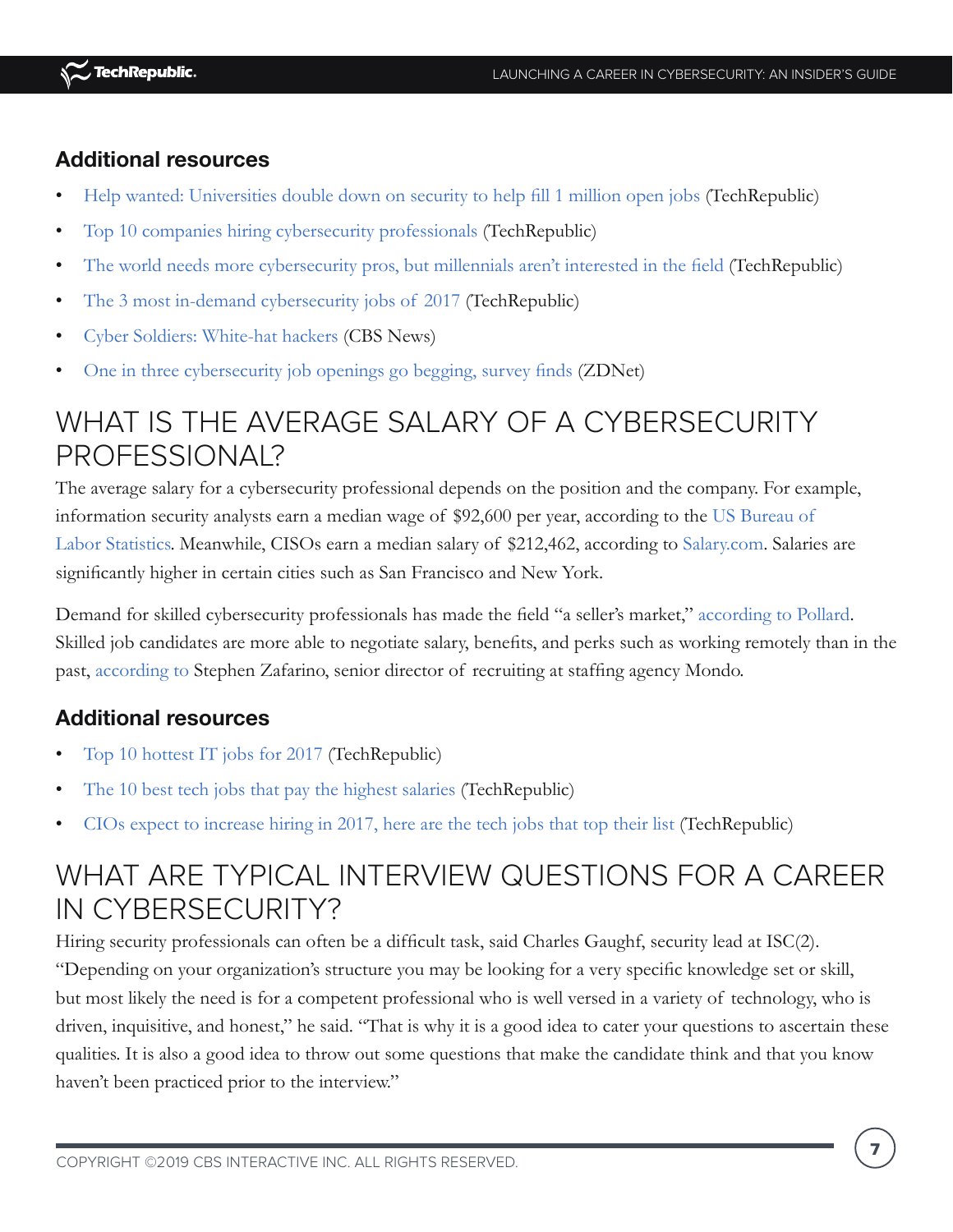Questions can vary depending on the position and what the specific company is looking for, Pollard said. For entry-level and early career roles, more technical questions should be expected. As you move up the ranks, the questions may become more about leadership, running a program, conflict resolution, and budgeting.

An opening question to test the candidate's ability to think on the spot might be, "How do you build a botnet?" requiring them to work out how they would infect, control, and coordinate a botnet from scratch—instantly putting them in the shoes of the attacker, Gaughf said. Then they might be asked, "How would you defend against your botnet?" to gain the other perspective.

In an initial interview, Pollard said, a candidate can also expect technical questions, such as:

- What are some ways [malware](http://www.techproresearch.com/downloads/quick-glossary-malware/) can evade detection by antivirus products?
- What is a cross-site scripting (XSS) attack and how does it work?
- Outside of XSS, what are a few other examples of web application attacks?
- What is a man-in-the-middle attack and how can it be prevented?
- What is the difference between TCP and UDP? What kind of use cases are better for UDP?

Candidates may also expect questions to determine how they keep up with the industry, Gaughf said, such as:

- Do you belong to any local security groups?
- How do you keep up with cybersecurity news?
- What security podcasts do you listen to?

After an initial interview, candidates often move forward to a simulated exercise of doing the job, which may be simple or complex, depending on the role. Employers are usually looking for candidates who can explain their decision making process, rather than those who complete the task perfectly.

"I might hand them some log data and ask questions about the contents of the data. I might hand them a forensic capture from a system and ask them to perform light investigative work and answer details about the attacker," Pollard said. "If the person was going to be a developer I might ask them to write some code that could parse through data. If the person was going to be a penetration tester, I might hand them a basic web application and ask them to attack it."

After that point, the candidate may have a final interview to explain their solution, reasoning, and methodology.

"For both parties—the company and the candidate—this is lots of work," Pollard said. "And it doesn't fit the traditional interview arrangement where you sort through a mountain of resumes, pick some people to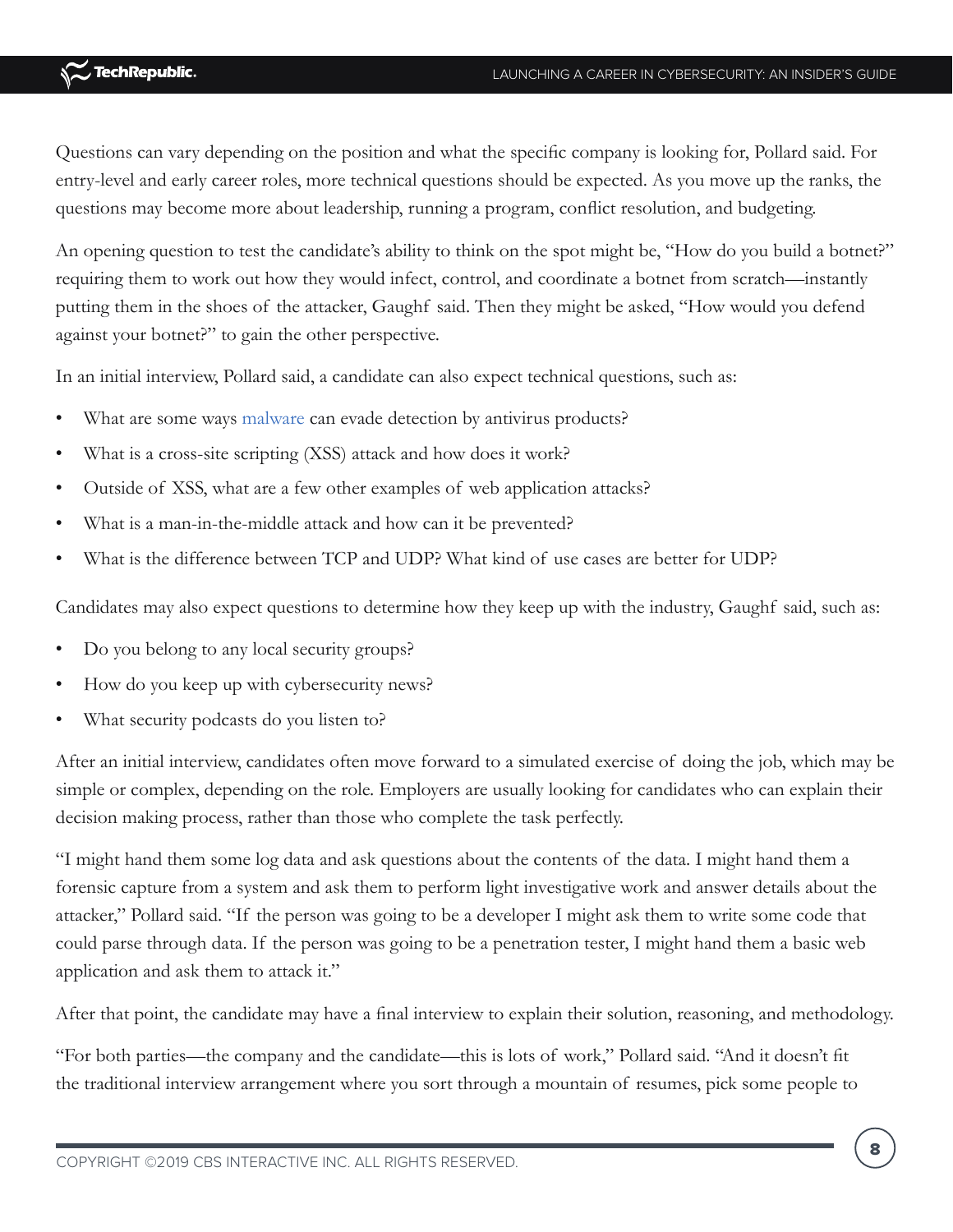interview, and then rely on a series of 30-45 minute questions, and move people forward based on some combination of responses, instinct, and emotion."

### **Additional resources**

- [10 questions job seekers can expect in a cybersecurity interview](https://www.techrepublic.com/article/10-questions-job-seekers-can-expect-in-a-cybersecurity-interview/) (TechRepublic)
- [Five traits employers should look for when hiring cyber security professionals](https://www.techrepublic.com/article/five-traits-employers-should-look-for-when-hiring-cyber-security-professionals/) (TechRepublic)
- [Landing that infosec job: These experts share their best career advice](http://www.zdnet.com/article/security-experts-explain-how-to-make-it-in-infosec/) (ZDNet)
- [How to answer tough interview questions: 8 tips](https://www.techrepublic.com/article/how-to-answer-tough-interview-questions-8-tips/) (TechRepublic)
- [8 ways to be less nervous about your next job interview](https://www.techrepublic.com/article/8-ways-to-be-less-nervous-about-your-next-job-interview/) (TechRepublic)
- [Coding school graduates: Are they worth hiring?](https://www.techrepublic.com/article/coding-school-graduates-are-they-worth-hiring/) (TechRepublic)
- [Google for Jobs is ready to get you hired](https://www.techrepublic.com/article/google-for-jobs-is-ready-to-get-you-hired/) (TechRepublic)

## WHERE CAN I FIND RESOURCES FOR A CAREER IN CYBERSECURITY?

Several national and international organizations for cybersecurity professionals and those interested in the field exist. [ISACA](https://www.isaca.org/), [ISC\(2\),](https://www.isc2.org/) [ISSA,](http://www.issa.org/) and [The SANS Institute](https://www.sans.org/) offer information about the profession, as well as research and certification and training program options.

You can reach out to the person in your organization who is currently responsible for cybersecurity and see if you can shadow them or become a mentee.

A number of [universities](https://www.techrepublic.com/article/10-programs-to-help-you-break-into-a-cybersecurity-career/) and [online courses](https://academy.techrepublic.com/deals/it-security) also offer cybersecurity-related degrees and certifications.

#### **Additional resources**

- [Five essential cybersecurity audiobooks](https://www.techrepublic.com/article/five-essential-cybersecurity-audiobooks/) (TechRepublic)
- [Five essential cybersecurity podcasts for IT professionals](https://www.techrepublic.com/article/five-essential-cybersecurity-podcasts-for-it-professionals/) (TechRepublic)
- [Learn cybersecurity basics with these essential YouTube videos](https://www.techrepublic.com/article/learn-cybersecurity-basics-with-these-essential-youtube-videos/) (TechRepublic)
- [Essential follows: Information security experts on Twitter](https://www.techrepublic.com/article/essential-follows-information-security-experts-on-twitter/) (TechRepublic)
- [New training platform uses real-world situations to train cybersecurity experts faster](https://www.techrepublic.com/article/new-cybersecurity-training-platform-seeks-to-fill-enterprise-skills-gaps/) (TechRepublic)
- [Women in cybersecurity: IBM wants to send you to a hacker conference for free](https://www.techrepublic.com/article/women-in-cybersecurity-ibm-wants-to-send-you-to-a-hacker-conference-for-free/) (TechRepublic)